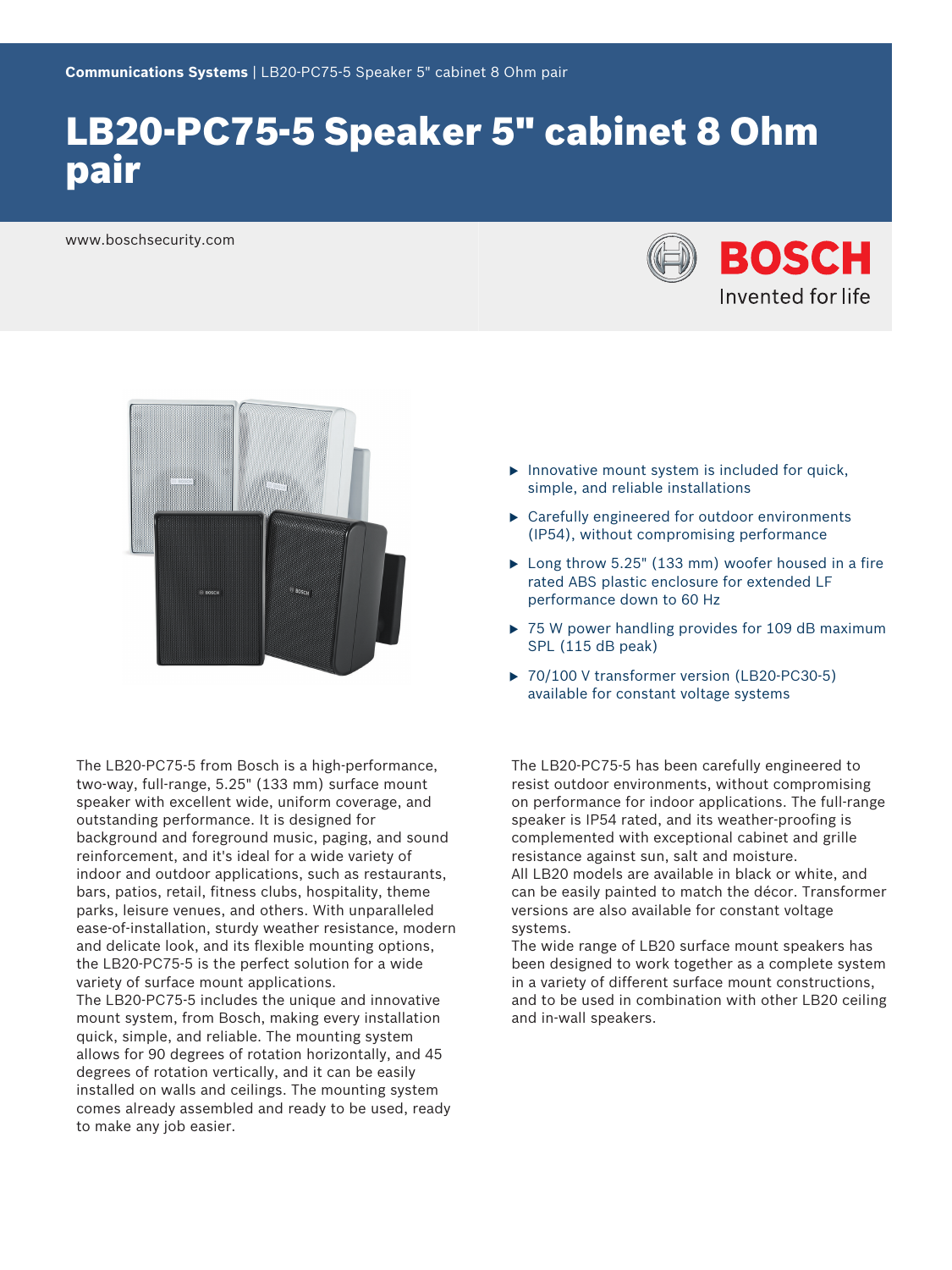**Certifications and approvals**

| <b>Region</b>                   |           | <b>Regulatory compliance/quality marks</b>                                                                                                                                                    |
|---------------------------------|-----------|-----------------------------------------------------------------------------------------------------------------------------------------------------------------------------------------------|
| Europe                          | <b>CE</b> |                                                                                                                                                                                               |
| <b>Technical specifications</b> |           |                                                                                                                                                                                               |
| Frequency response (-3 dB):     |           | 85 Hz - 20 kHz <sup>1</sup>                                                                                                                                                                   |
| Frequency response (-10 dB):    |           | 60 Hz - 20 kHz <sup>1</sup>                                                                                                                                                                   |
| Sensitivity:                    |           | $90$ dB <sup>2</sup>                                                                                                                                                                          |
| Max SPL (calculated):           |           | 109 dB (115 dB Peak)                                                                                                                                                                          |
| Coverage angle:                 |           | Horizontal 90°, Vertical 90°                                                                                                                                                                  |
| Power handling:                 |           | 75 W (300 W Peak) Continuous<br>Pink Noise (100 hours)                                                                                                                                        |
| LowZ:                           |           | Yes                                                                                                                                                                                           |
| Nominal impedance:              |           | 8 <sub>0</sub>                                                                                                                                                                                |
| Minimum impedance:              |           | $6\Omega$                                                                                                                                                                                     |
| Recommended High-Pass:          |           | 60 Hz (24 dB/octave)                                                                                                                                                                          |
| Input transformer (70 V/100 V): |           | No                                                                                                                                                                                            |
| LF transducer:                  |           | 5.25 inch (133 mm)                                                                                                                                                                            |
| HF transducer:                  |           | 0.75 inch (20 mm)                                                                                                                                                                             |
| Connectors:                     |           | Captive screws on wall bracket.<br>Removable locking 4-pin connector<br>(Euroblock) - (2) for connection to<br>additional speakers in a distributed<br>line.<br>Max. wire size 12AWG (2.5 mm) |
| Environmental:                  |           | IP54 (per IEC-60529)                                                                                                                                                                          |
| Color:                          |           | Black (RAL 9004) or white (RAL<br>9003)                                                                                                                                                       |
| Dimensions (H x W x D):         |           | 255 mm x 180 mm x 154 mm<br>$(10.0 \text{ in } x 7.1 \text{ in } x 6.0 \text{ in})$ 3                                                                                                         |
| Net weight:                     |           | 2.7 kg $(5.9 \text{ lb})^3$                                                                                                                                                                   |
| Shipping weight (pair):         |           | 6.7 kg (14.8 lb)                                                                                                                                                                              |
| Included hardware:              |           | Mounting bracket and 5-mm Allen<br>wrench                                                                                                                                                     |
| Packaged quantity:              |           | 2                                                                                                                                                                                             |

<sup>1</sup>Half-space (wall mounting).

<sup>2</sup>Half-space (on wall) averaged 100 Hz - 10 kHz, 1 W. <sup>3</sup>Without brackets.

#### **Frequency response and impedance:**



#### **Architectural and engineering specifications:**

The loudspeaker shall be a surface mount, two-way, full-range system, with an internal passive crossover. The loudspeaker's low-frequency transducer shall be a 5.25" (133 mm) woofer, with a weather resistant poly propylene cone, and a 1" (25 mm) voice-coil. The loudspeaker's high-frequency transducer shall be a 0.75" (20 mm) Ferro fluid cooled driver, coupled to a baffle-integrated waveguide.

The loudspeaker system shall meet the following performance criteria: Power handling, 75 W of IEC 60268-5 continuous pink noise (6 dB crest factor); Frequency response, 60 Hz - 20 kHz (-10 dB from rated sensitivity); Sensitivity, 90 dB at one watt, 100 Hz - 10 kHz at one meter; Impedance, 8 Ohm nominal, 6 Ohm minimum.

The high-frequency transducer shall drive a waveguide to cover evenly 90° horizontally by 90° vertically. The finish shall be paintable black (RAL 9004) or paintable white (RAL 9003). The grille shall be zinc plated, and powder coated for corrosion resistance. The loudspeaker shall be adjustable over a range of 90° horizontally and 45° vertically. The support bracket shall be integral with the enclosure.

The loudspeaker shall have a ball-and-socket mounting system with a quick attach and detach operation. Electrical connections shall be through the wallportion of the mounting system, and there should be no exposed wire. The loudspeaker shall have a secondary electrical connection through a 4-pin detachable Euroblock connector.

The system shall be weather resistant to IEC 60068-2-5 Solar Radiation, IEC 60068-2-11 Salt Mist, IEC 60068-2-42 SO2, IEC 60068-2-60 Chlorine, and IEC 60529 IP54 test conditions. The mounting system shall be EIA 636 tested, at a safety factor of 8:1 or better. The enclosure shall be molded of fire rated ABS plastic. The loudspeaker shall weigh 2.7 kg (5.9 lb) and its dimensions shall be 255 mm (10.0 in) high, 180 mm (7.1 in) wide, and 154 mm (6.0 in) deep. The surface mount loudspeaker shall be the LB20-PC75-5 model from Bosch.